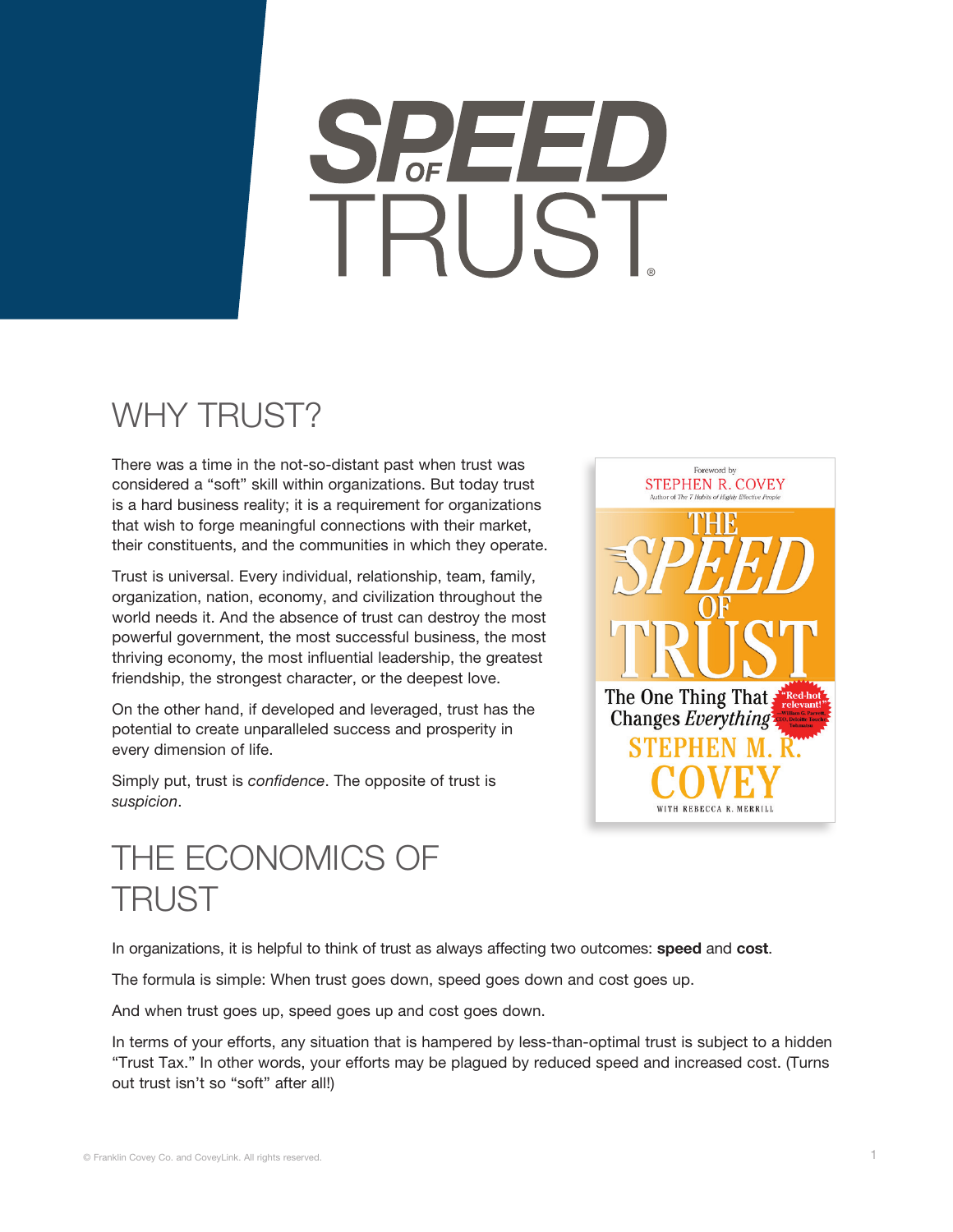You've undoubtedly seen this tax in action many times. Have you ever had a conversation where you could tell that someone was automatically discounting everything you said by 20 percent, 30 percent, or even more? Similarly, in some situations, you may have paid an "inheritance tax" when you stepped into a role that was occupied by someone who created an atmosphere of distrust that persists in your work.

Just as the tax created by low trust is real, measurable, and extremely high, so the dividends of high trust are also real, quantifiable, and incredibly high.

#### SELF-REFLECTION

Write your responses to these questions in the space provided:

• Who do you trust? (*Think in terms of both personal and business relationships.*)

• Why do you trust each of these people? What is it that inspires confidence in these particular relationships?

• Now ask yourself: Who trusts you?

• What makes you *credible* in the perception of others?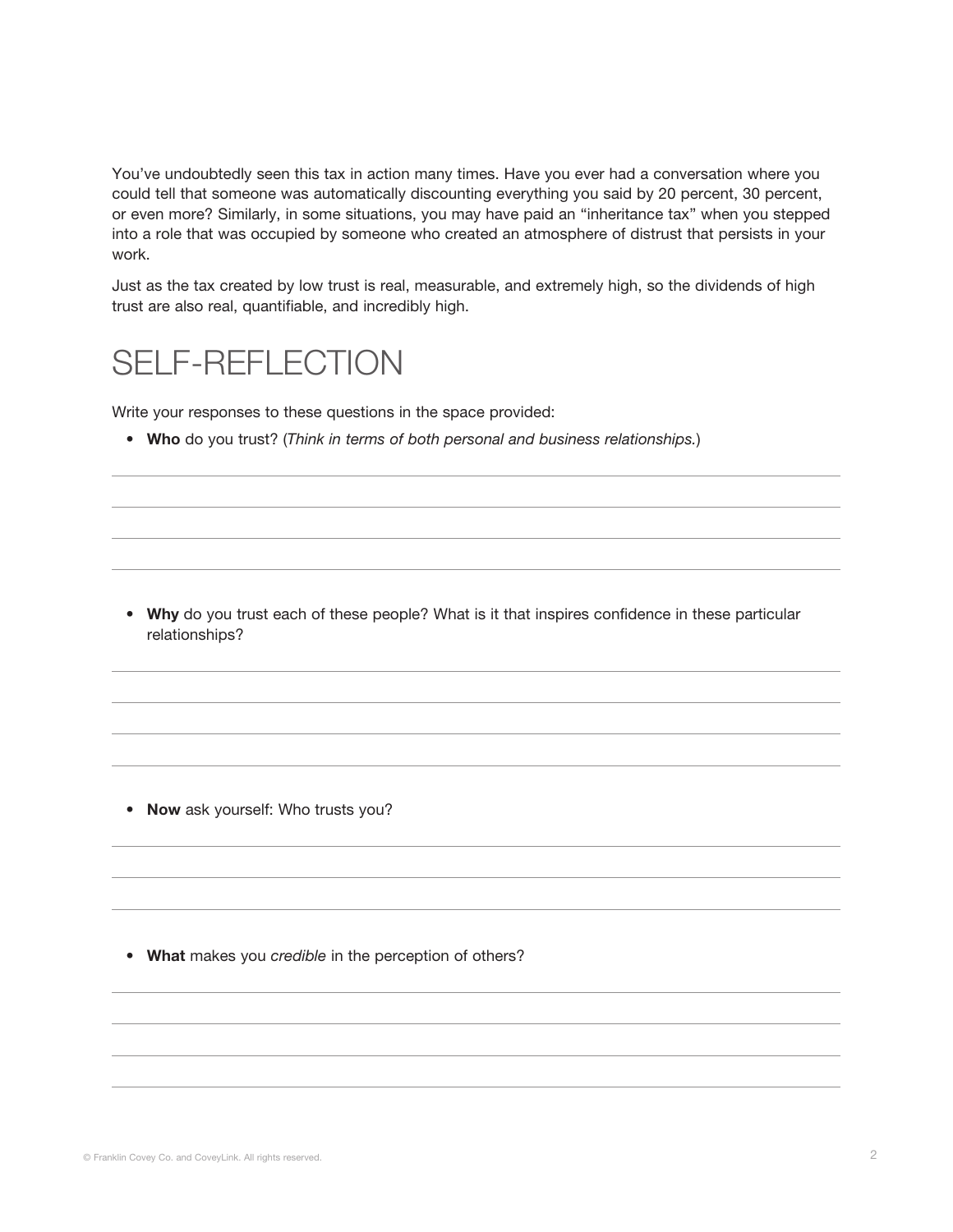#### The 5 Waves of Trust



Though fragile, trust has a contagious quality. The exercise of trust always has ripple effects, as demonstrated in the 5 Waves of Trust. The 5 Waves are:

- Self Trust
- Relationship Trust
- Organizational Trust
- Market Trust
- Societal Trust

### The First Wave: Self Trust

Self Trust is the confidence we have in our own ability to set and achieve goals, to keep commitments, to walk our talk, and to inspire trust in others. The whole idea is to become a person who is worthy of trust—both to ourselves and to others. The key principle underlying the wave is *credibility*, which simply means "to believe."

So, what are the "4 Cores of Credibility"? They are *Integrity, Intent, Capabilities*, and *Results*. Together, integrity and intent make up *character;* capabilities and results make up *competence.*

#### **Character**

- Integrity. Most people associate integrity with honesty. More important, integrity is acting in ways that are consistent with one's values and beliefs.
- Intent. This is the internal driver of your decisions. It means disclosing your motives and agenda with fairness and honesty.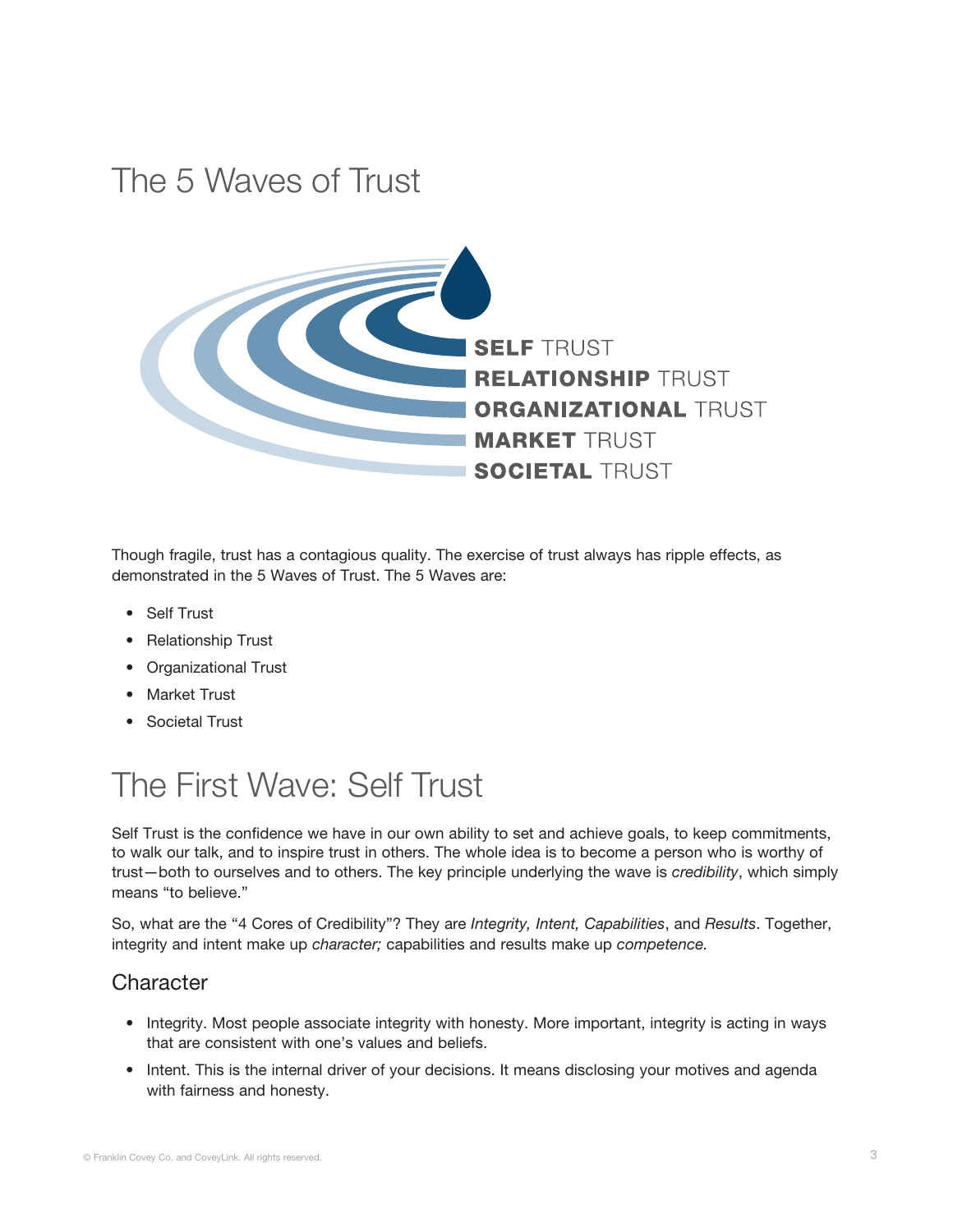#### **Competence**

- Capabilities. This is the degree to which you have the skills, knowledge, expertise, and discipline to get the job done.
- Results. Think of people you know who deliver results. You trust that that they can deliver based on past experiences and their reputation.

### The Second Wave: Relationship Trust

The second wave is all about *behavior*. In the *Speed of Trust* work session, you will explore the 13 Behaviors that are common to high-trust leaders and people throughout the world. Let's briefly explore these now.

#### Character-Based Behaviors

- 1. Talk Straight. Be honest. Tell the truth. Let people know where you stand. Use simple language. Call things what they are. Demonstrate integrity. Don't manipulate people or distort facts. Don't "spin" the truth. Don't leave false impressions.
- 2. Demonstrate Respect. Genuinely care for others. Show you care. Respect the dignity of every person and every role. Treat everyone with respect, especially those who can't do anything for you. Show kindness in the little things. Don't fake caring. Don't attempt to be "efficient" with people.
- 3. Create Transparency. Tell the truth in a way people can verify for themselves. Declare your intent. Get real and be genuine. Be open and authentic. Err on the side of disclosure. Be transparent about not being able to be transparent (e.g., the law or ethics preclude it). Operate on the premise of "what you see is what you get." Don't have hidden agendas. Don't hide information.
- 4. Right Wrongs. Make things right when you're wrong. Apologize quickly. Make restitution where possible. Practice "service recoveries." Demonstrate humility. Don't cover things up. Don't let pride get in the way of doing the right thing.
- 5. Show Loyalty: Give credit to others. Speak about people as if they were present. Represent others who aren't there to speak for themselves. Don't "bad-mouth" others behind their back. When you must talk about others, check your intent. Don't disclose others' private information.

#### Competence-Based Behaviors

- 6. Deliver Results. Establish a track record of results. Get the right things done. Make things happen. Accomplish what you're hired to do. Be on time and within budget. Don't overpromise and underdeliver. Don't make excuses for not delivering.
- 7. Get Better. Continuously improve. Increase your capabilities. Be a constant learner. Develop feedback systems—both formal and informal. Act upon the feedback you receive. Thank people for feedback. Don't consider yourself above feedback. Don't assume your knowledge and skills will be sufficient for tomorrow's challenges.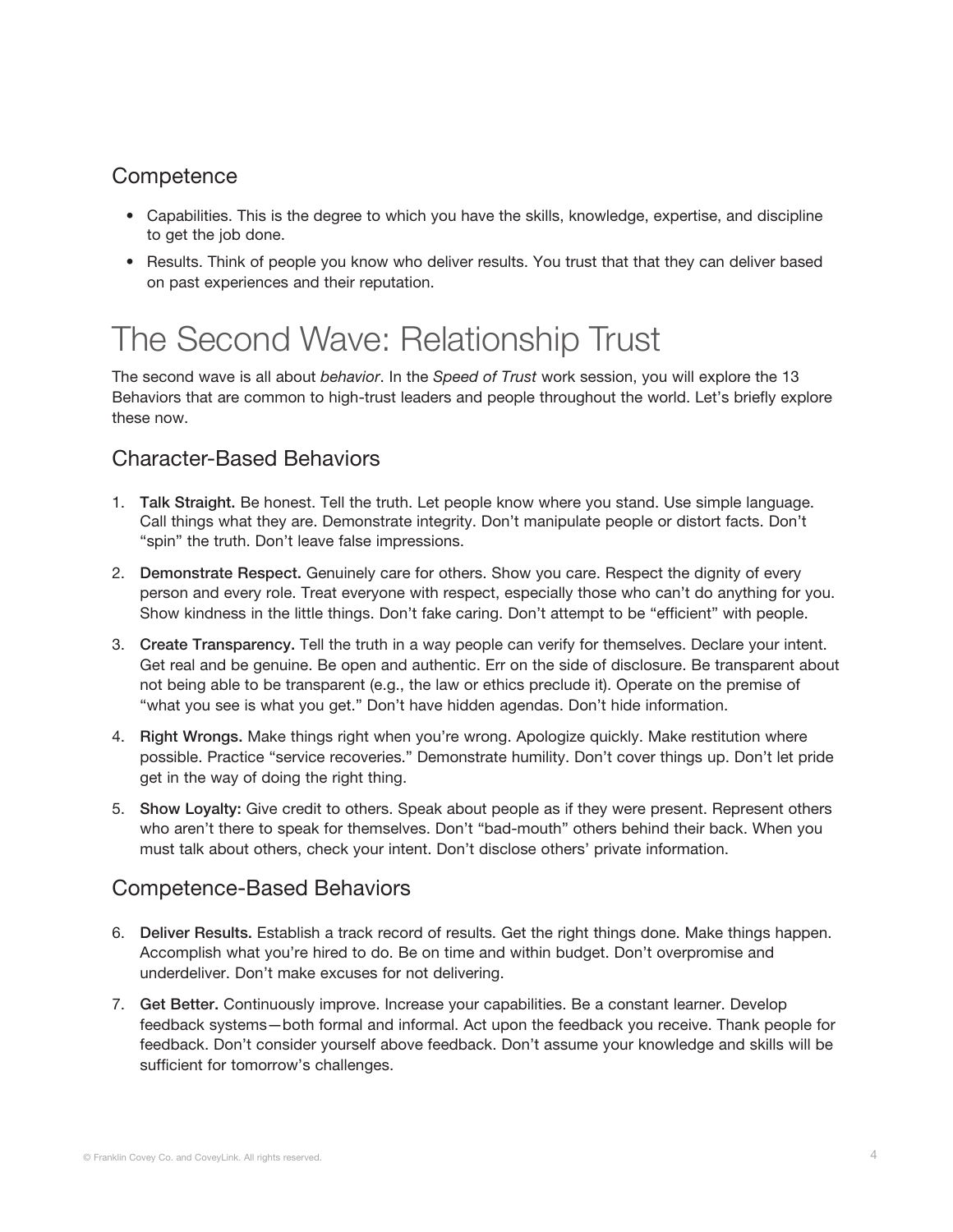- 8. Confront Reality. Take issues head on, even the "undiscussables." Acknowledge the unsaid. Address the tough stuff directly. Confront issues before they turn into major problems. Lead out courageously in conversation. Confront the reality, not the person. Don't skirt the real issues. Don't bury your head in the sand.
- 9. Clarify Expectations. Disclose and reveal expectations. Discuss them. Validate them. Renegotiate them if needed and possible. Don't violate expectations. Don't assume that expectations are clear or shared.
- 10. Practice Accountability. Hold yourself accountable first; hold others accountable second. Take responsibility for results, good or bad. Be clear on how you'll communicate how you're doing—and how others are doing. Don't avoid or shirk responsibility. Don't blame others or point fingers when things go wrong.

#### Character- and Competence-Based Behaviors

- 11. Listen First. Listen before you speak. Understand. Diagnose. Listen with your ears—and your eyes and heart. Find out what the most important behaviors are to the people you're working with. Don't assume you know what matters most to others. Don't presume you have all the answers—or all the questions.
- 12. Keep Commitments. Say what you're going to do, then do what you say you're going to do. Make commitments carefully, including implicit commitments, and keep them at all costs. Make keeping commitments the symbol of your honor. Don't break confidences. Don't attempt to "PR" your way out of a commitment you've broken.
- 13. Extend Trust. Demonstrate a propensity to trust. Extend trust abundantly to those who have earned your trust. Extend trust conditionally to those who are earning your trust. Learn how to appropriately extend "Smart Trust" to others based on the situation, risk, and credibility of the people involved. Don't withhold trust because there is risk involved.

All 13 Behaviors require a combination of both *character* and *competence.* The first five flow initially from character, the second five from competence, and the last three from an almost equal mix of character and competence.

Keep in mind that taken to the extreme, these behaviors do not build trust, and the "opposite" or "counterfeit" of each behavior creates the biggest withdrawals.

Don't worry about grasping all the definitions at this time. In the *Speed of Trust* work session, you'll have an opportunity to explore—and apply—each one.

## The Third Wave: Organizational Trust

Many organizations display multiple symptoms of low trust—including people manipulating facts, withholding information, resisting new ideas, and covering up mistakes. If you are fortunate, you work in an organization where the opposite is true and colleagues and teams share information openly, tolerate and encourage mistakes, are innovative and creative, and share credit abundantly.